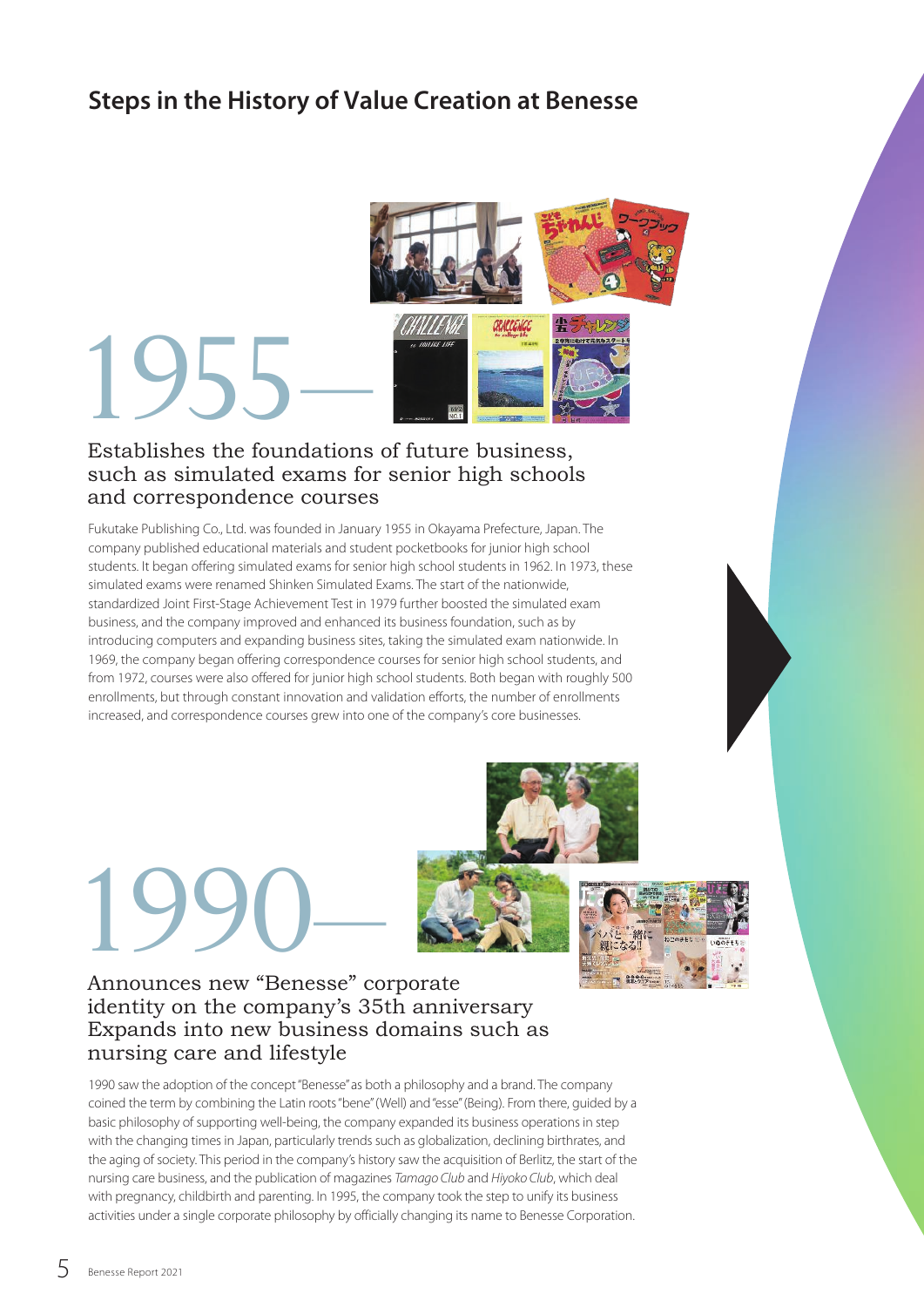# 2000–

#### Dramatic success based on twin pillars of education and nursing care

Growth within Benesse's core correspondence course business slowed due to the declining number of children, but Benesse achieved further growth within the education business sector through measures such as expanding its school & teacher support business and bringing preparatory schools into the Group. With the introduction of nursing care insurance in 2000, the company made its full-fledged entry into the nursing home business, growing the nursing business sector into one of the company's twin pillars.

# 2010–

#### Decline in business results due to personal data breach, subsequent recovery, and further growth

A leak of personal information in 2014 caused a loss of customer trust, and the number of users of correspondence courses, one of the company's core business areas, fell precipitously, leading to a decline in the company's business results. Following the incident, the company did its utmost to win back the trust of customers and restore its correspondence course business. As a result of these efforts, business results began to recover.

Aiming for further growth, the company accelerated the digitization of Shinkenzemi and engaged in business selection and concentration.



#### Striving for continuous growth by evolving core businesses and expanding into new fields

The COVID-19 pandemic has profoundly changed the Group's business environment. Benesse has created a five-year medium-term management plan, beginning in fiscal 2021, to "Evolve Core Businesses and Expand into New Fields." We aim to achieve sustainable growth by advancing our core businesses of education and nursing care and by leveraging our strengths to take on the challenge of cultivating new business areas.



Goals for 2030

Leading efforts to solve educational and nursing care issues in Japan and the rest of the world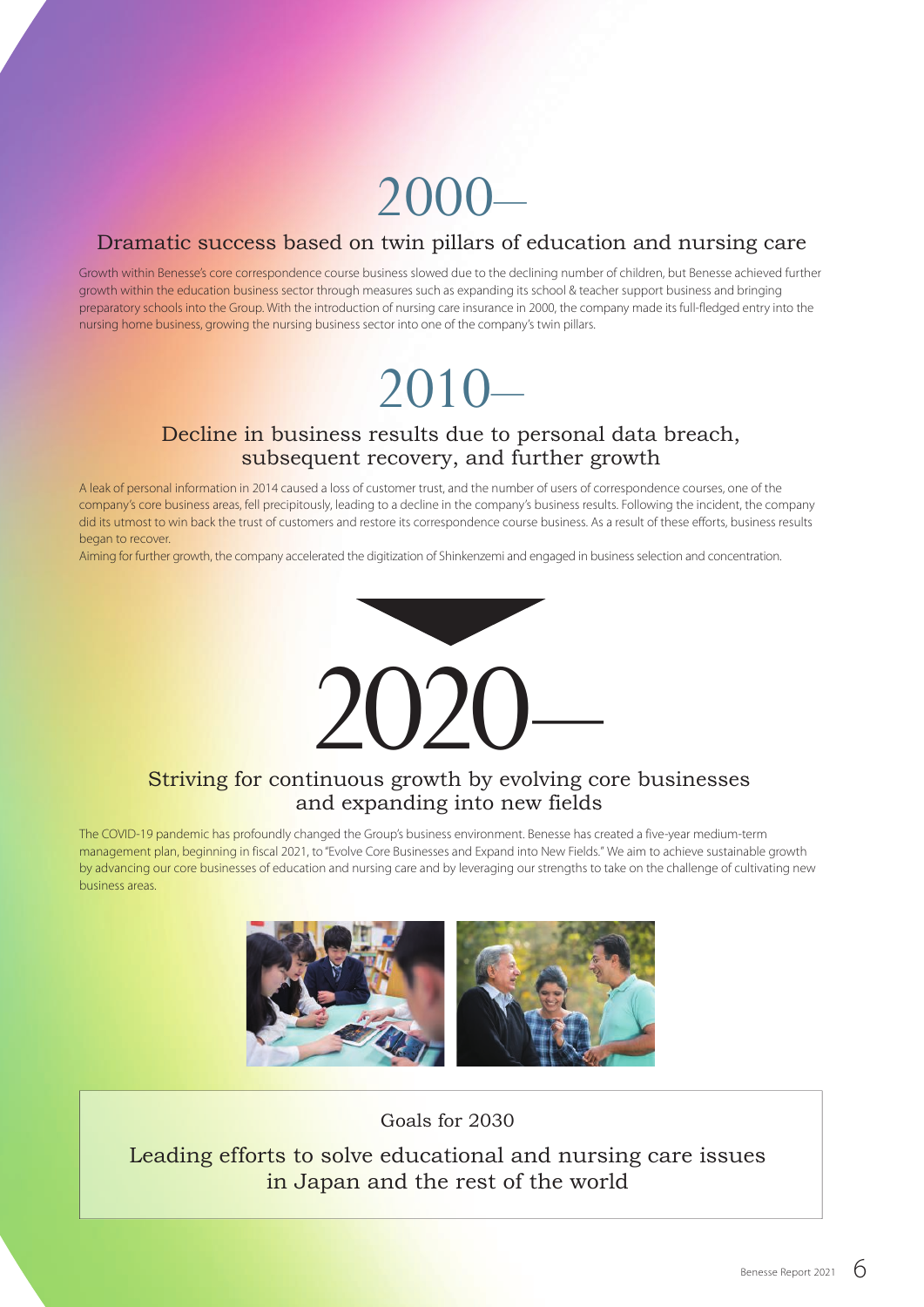## **The Benesse Value Creation Model**

We seek sustainable growth for both the Benesse Group and society by bringing people well-being through our business and social activities, and continuously creating new value that helps solve social problems.

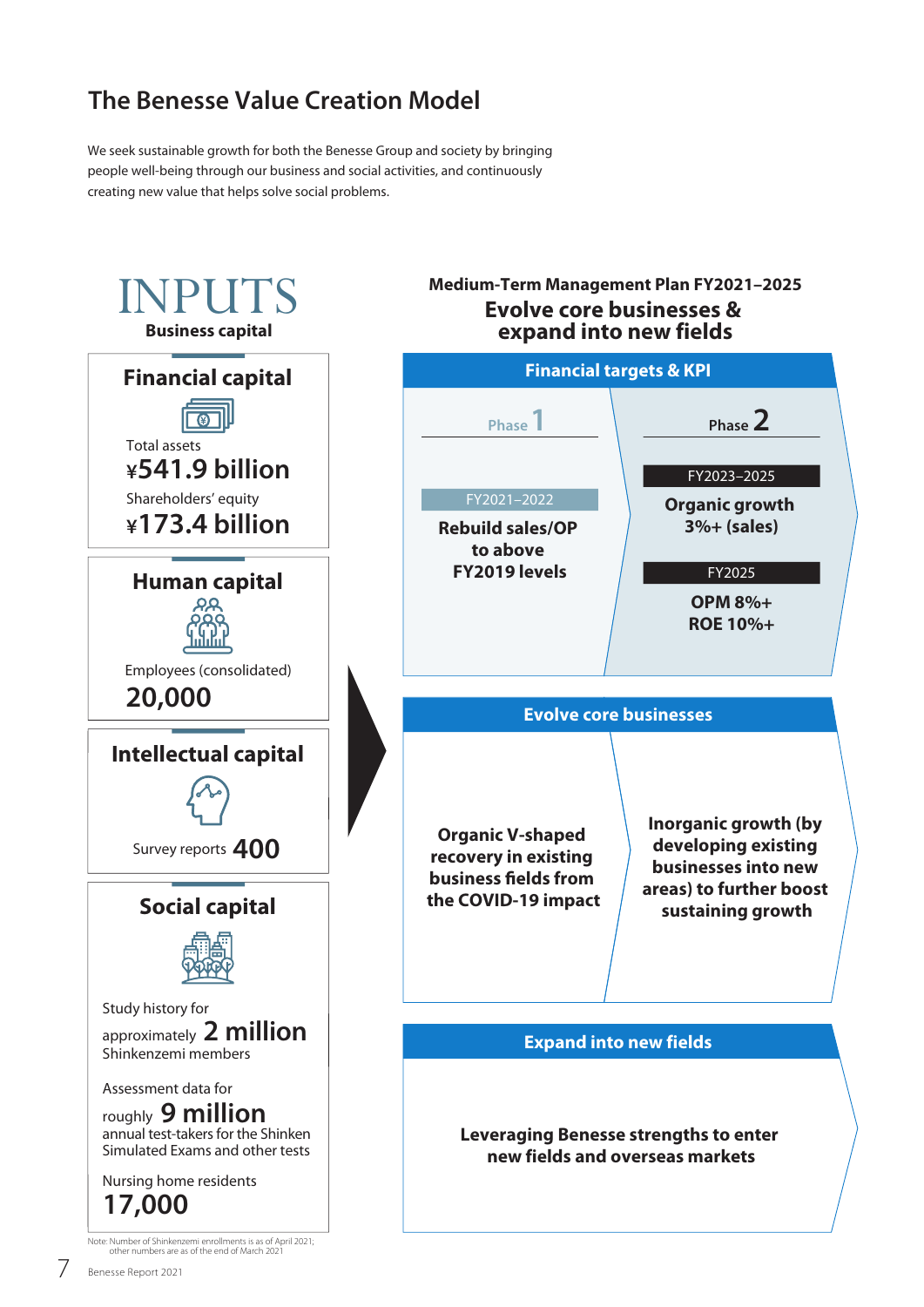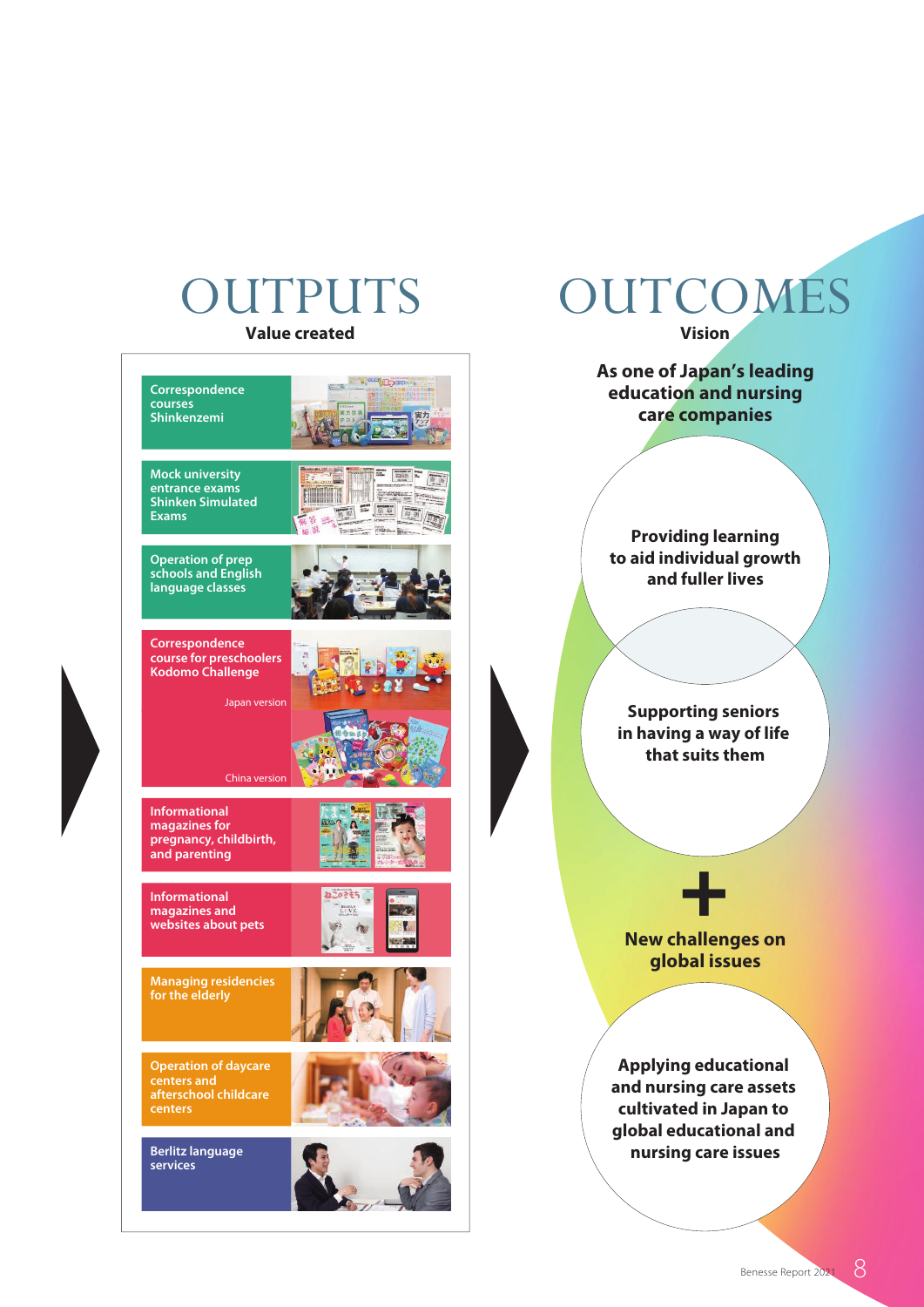# **Key Sustainability Challenges for the Benesse Group**

| <b>Materiality (Key issues)</b> |                                                                                                                                                                                                                                                                  | <b>Opportunities for</b><br>maximizing utilization                                                                                                                                                                                                                        | Progress in obtaining opportunities<br>$(2020 - 2021)$                                                                                                                                                                                                                                                                                                                                                                                                                                                                                                                 |
|---------------------------------|------------------------------------------------------------------------------------------------------------------------------------------------------------------------------------------------------------------------------------------------------------------|---------------------------------------------------------------------------------------------------------------------------------------------------------------------------------------------------------------------------------------------------------------------------|------------------------------------------------------------------------------------------------------------------------------------------------------------------------------------------------------------------------------------------------------------------------------------------------------------------------------------------------------------------------------------------------------------------------------------------------------------------------------------------------------------------------------------------------------------------------|
|                                 | <b>Bringing learning to</b><br>every part of<br>people's lives<br>With "the joy of learning" as our starting<br>point, we will extend learning at a high<br>quality, for all generations, to Japan, Asia,<br>and the world.                                      | <b>Making learning new:</b><br>We will deliver to children the "new learning" that the<br>times to come will demand, together with "new ways of<br>learning" that make the most of data and technology.                                                                   | · Digital course membership for Shinkenzemi has hit about 70%<br>· Launched "programming seminars" which offer various learning on<br>tablets<br>· Shinkenzemi "Today's Schedule" support for COVID-19 school<br>closures (used by over one million people in two months)<br>· Expansion of schools using "Mirai Seed" educational software for<br>elementary and junior high schools<br>• Expansion of ICT platforms for schools (schools using "Classi" and<br>"EDUCOM")<br>• Completed prep school videos and online support, improved<br>infection countermeasures |
|                                 |                                                                                                                                                                                                                                                                  | A life of continued learning:<br>We will transform society into one in which, even as<br>adults, people can keep learning with enthusiasm for<br>their entire lives.                                                                                                      | • Udemy for Business received the highest award in the professional<br>"Human Resources Development and Training" category of the "HR<br>Award 2020" for human resources departments in Japan<br>· Benesse Corporation Udemy members: 2,065 people (roughly 93%)                                                                                                                                                                                                                                                                                                       |
|                                 |                                                                                                                                                                                                                                                                  | Opportunities to learn for all:<br>We will offer accessible learning in response to all<br>people's desire to learn and create a future in which they<br>can grow.                                                                                                        | • Offered growth opportunities for university students through<br>programs for instructors at the Tokyo Individualized Educational<br>Institute<br>· Made afterschool childcare clubs online<br>Kodomo Challenge Online Kindergarten support for COVID-19<br>school closures (used by 650,000 people in 100 countries in two<br>months)<br>• Offered the Shimajiro Club Application for free                                                                                                                                                                           |
|                                 | Toward a super-aging<br>society<br>Viewing the arrival of the super-aging<br>society as "the 18th goal" following on<br>from the 17 SDGs, we will be global<br>pioneers in the delivery of nursing care<br>services that provide support for all<br>individuals. | Allowing every individual to play their own<br>leading role:<br>We will provide nursing care that respects every<br>individual elderly person in what they want to do and<br>the challenges they want to take.                                                            | • The Benesse Style Care "Door to Tomorrow Project"<br>• Evolved the "Dementia Care Method," born from the conviction<br>that Benesse Style Care continues to have                                                                                                                                                                                                                                                                                                                                                                                                     |
|                                 |                                                                                                                                                                                                                                                                  | Making nursing care a great job:<br>We will develop growth opportunities and pleasant<br>working environments for the people who are involved in<br>nursing care occupations, increase society's understanding<br>of nursing care, and raise the quality of nursing care. | . Efforts towards making the nursing care profession a vocation that<br>people choose to do - Benesse Style Care "Expert Qualification<br>System" (known internally as the Majikami system): Reached 177<br>"Majikami" in total                                                                                                                                                                                                                                                                                                                                        |
|                                 |                                                                                                                                                                                                                                                                  | Toward nursing care of the future:<br>We will continue to take on the challenge of future<br>nursing care that uses technology to improve QOL and<br>provide deep support for each individual.                                                                            | · The "Service Navigation System," which will change the future of<br>nursing care<br>• Developed a Benesse version of sensing homes                                                                                                                                                                                                                                                                                                                                                                                                                                   |
|                                 | Passing our knowledge<br>onto society<br>We will communicate and share with<br>society the experience and knowledge we<br>have cultivated and cooperate with<br>partners who practice "well-being" with us,<br>to take on solutions to difficult issues.         | Passing on expertise and knowledge:<br>We will pass on to society our educational knowledge<br>backed by data and our nursing care techniques based<br>on our extensive experience, thus raising the quality of<br>these industries as a whole.                           | · Offered educational information through "Learning Pocketbook," a<br>Benesse application for guardian support<br>- Received the GOOD DESIGN AWARD 2020 for "Soundly Taking Care<br>of Nightly Discharges," which was made freely available to the<br>public on "Kaigo Antenna," a comprehensive information site<br>• A collaborative research project between Benesse Art Site<br>Naoshima and Okayama University entitled "What is True<br>Happiness?"                                                                                                              |
|                                 | <b>Co-creation of value</b><br>with the community<br>Together with the people living in those<br>communities, we will create new value<br>through education, culture, and art to<br>realize a rich society.                                                      | Community-based education and nursing care:<br>Through our education and nursing care businesses, we<br>will conduct problem solving that suits the<br>characteristics of each community.                                                                                 | · Entered into a partnership agreement with Ogaki City, Gifu<br>Prefecture, in connection with the GIGA School Project<br>· Began offering "Learning Pocketbook," a Benesse application for<br>quardian support                                                                                                                                                                                                                                                                                                                                                        |
|                                 |                                                                                                                                                                                                                                                                  | <b>Global education with the locals:</b><br>By joining hands with our local partners, we will deliver<br>rich learning to the world, while reflecting local<br>characteristics.                                                                                           | · 15th anniversary of expanding the Kodomo Challenge to China                                                                                                                                                                                                                                                                                                                                                                                                                                                                                                          |
|                                 |                                                                                                                                                                                                                                                                  | Reinvigorating communities through art:<br>Through art and cultural activities, we will bring new<br>energy to individual communities and create<br>communities in which the locals can feel happy.                                                                       | · Developed programs at Naoshima for schools and corporations<br>• Launched art appreciation seminars on Udemy, set in Naoshima                                                                                                                                                                                                                                                                                                                                                                                                                                        |
|                                 | <b>Realizing a</b><br>healthy society<br>In addition to supporting daily life, we will<br>take on the challenge of developing<br>businesses in new domains that will be<br>essential for future "well-being."                                                    | Towards sustainability for our company<br>and society                                                                                                                                                                                                                     | · Inorganic growth in existing business areas, progress with planting<br>seeds in new areas                                                                                                                                                                                                                                                                                                                                                                                                                                                                            |